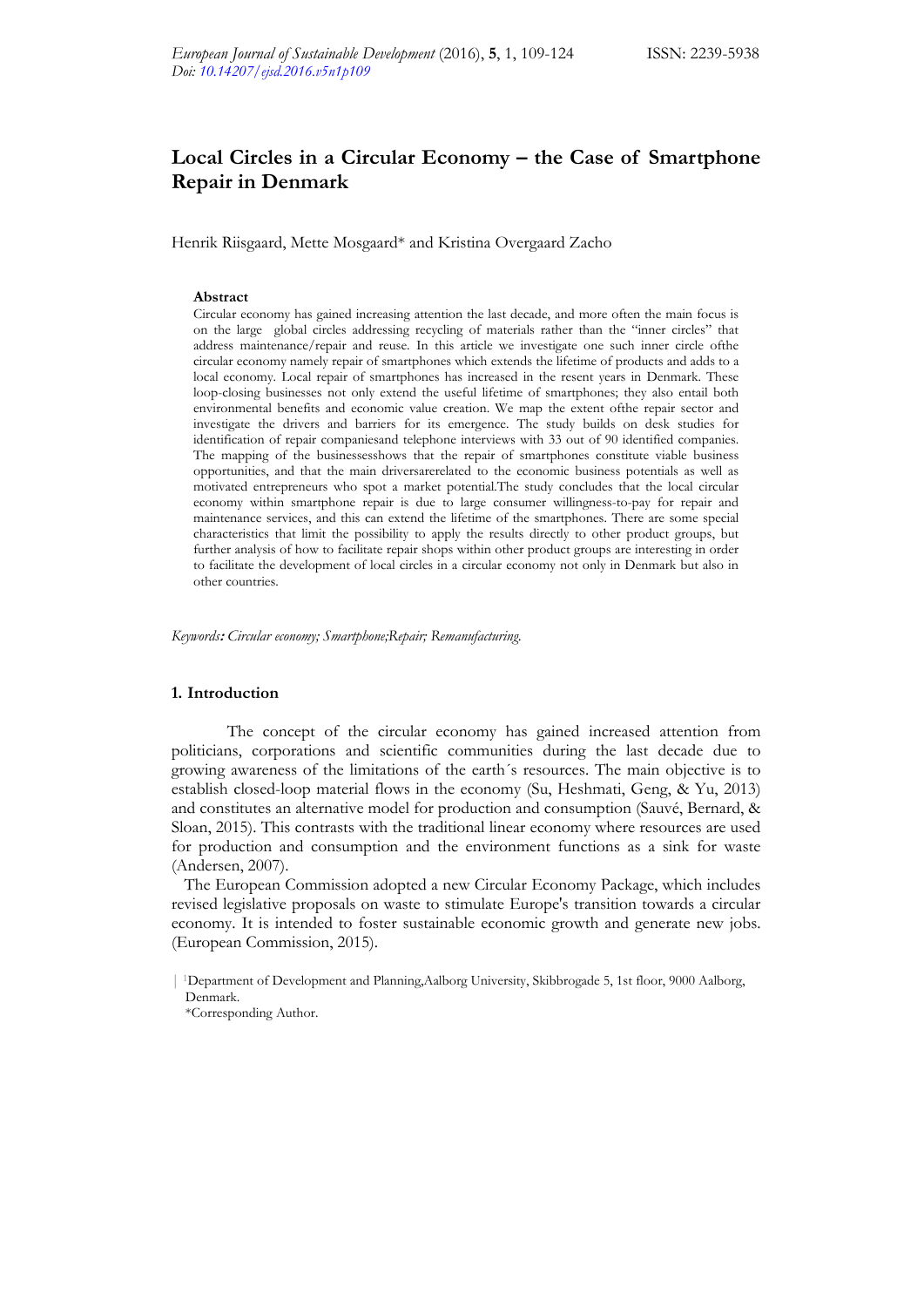The principles of the circular economy(Ellen MacArthur Foundation, 2011) follow the principles of waste hierarchy (EU Commission, 2008); waste prevention, maintenance and reuse are to be prioritized over material recycling because maintenance and reuse are less energy intensive than recycling.

 With a few exceptions, the academic interest in circular economy has so far concerned the outer material loops (Ghisellini, Cialani, & Ulgiati, 2015; Huang, Guo, & Xu, 2009; Kahhat et al., 2008; H. Kang & Schoenung, 2005)rather than extending the useful lifetime of products. A recently published review of circular economy showed that out of 155 papers few address the inner circles of CE and most of these from a macro level perspective(Ghisellini et al., 2015).One of the conclusions in the review paper is that CE is still at its early stages and that explains the focus on recycling rather than reuse(Ghisellini et al., 2015).

 The Club of Rome have supported a study of the circular economy and the benefits for society, and their study shows that there is a great potential for national jobs and climate saving in a further developmentof the circular economy(Wijkman & Skånberg, 2015). As an example, it is estimated that CE in Sweden can lead to more than 100.000 jobs(Wijkman & Skånberg, 2015). Similar studies have been made by two British research groups showing that reuse, repair and recycling can create more than 200.000 jobs in UK, and 1.2 million jobs in Europe (Mitchell & James, 2015).

 It is discussed how reuse and repair can be supported when it comes to consumer electronics (Kahhat et al., 2008; H. Kang & Schoenung, 2005). Ongondo (2013) shows that reuse of electronics, especially computers, by socio-economic enterpriseshave the potential to contribute to a closed-loop economy (Ongondo & Williams, 2011; Ongondo, Williams, Dietrich, & Carroll, 2013). The reality, however, is that a majority of product groups are not designed for a circular economy, and industry lack incentives to change product design and business models in accordance with circular economy principles (Rashid et al., 2013).

 The useful lifetime can be extended through reuse, repair and remanufacturing. Reuse covers situations where the smartphone changes user but otherwise is used in its original form and purpose. Repair of smartphones covers operations where the product undergoes corrections of specified faults in order to return it to good working condition and cosmetic appearance(Defra, 2007). Remanufacturing involves collection, testing, repair if needed and upgrading of used phones for reselling.In the concept of the circular economyreuse and repair are principally to be prioritized before recycling where the endof-life smartphone is processed to recover the materials in it (see figure 1).

 Circular economy is often a public good problem: the environmental impacts are a societal problem whereas the consumption of the goods are private (Sauvé et al., 2015). An interesting aspect related to the smartphones are that the private consumers can have an economic incentive to get the phones repaired and thereby reused, and thereby the private actions and societal problems goes hand in hand.(Sarath, Bonda, Mohanty, & Nayak, 2015).

 Quariguasi and Bloemhof (2012) showed that remanufacturing of mobile phones can be more eco-efficient, i.e. more environmentally friendly and more economically advantageous than manufacturing of new phones(Quariguasi & Bloemhof, 2012).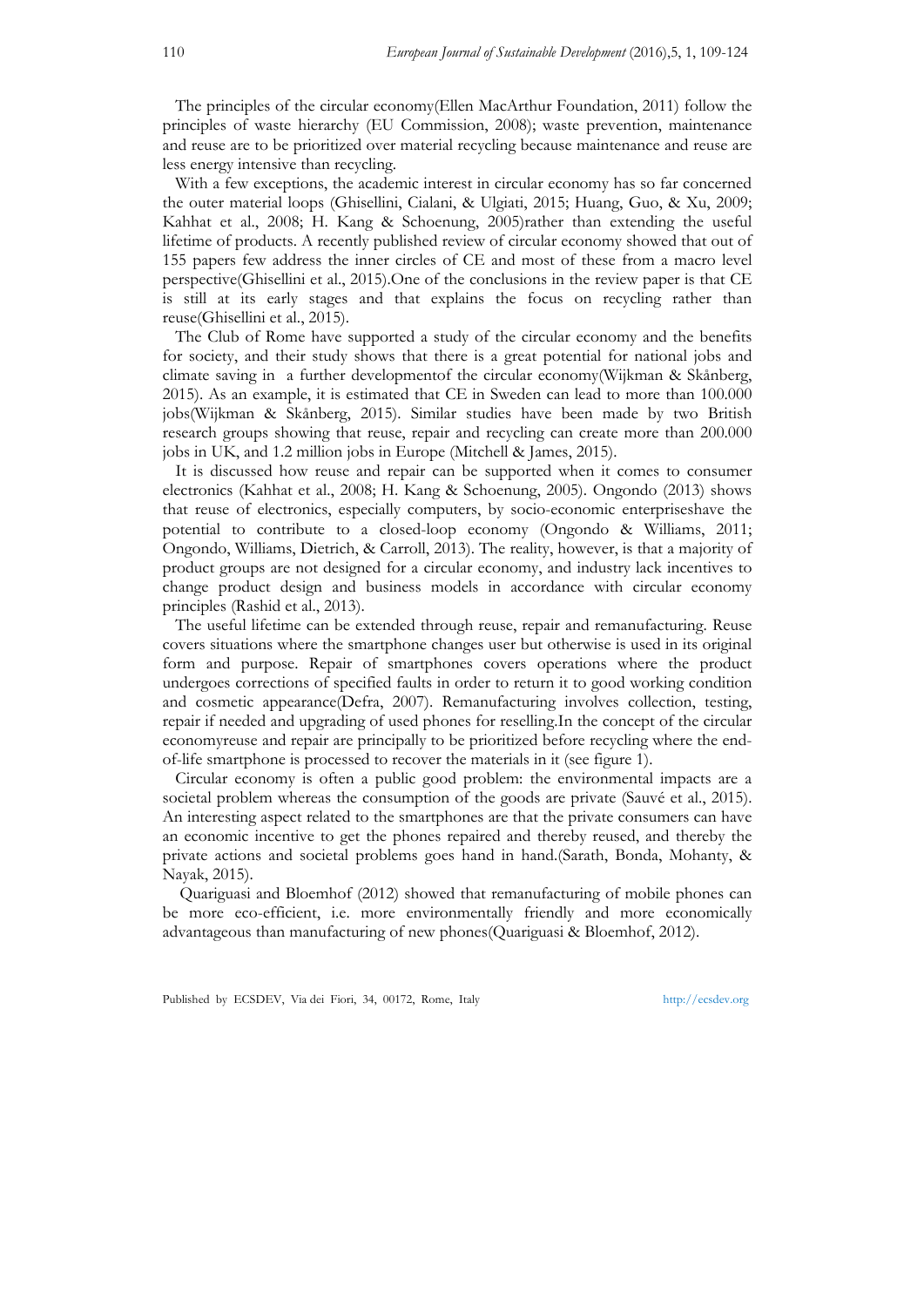Smartphoneshave short lifespans and are replacedfrequently; the average lifetime is less than two years in most countries (Sarath et al., 2015). Given the high and increasing volumes, used smartphones constitute an increasing and complex fraction of electronic waste (Sarath et al., 2015). Hence, it is positive to extend their lifetime in order to save resources for producing new ones, and also reduce the amount of WEEE(Zacho, 2013).

 Smartphones are fragile and break easily – in fact more than one in ten consumers experience shattered glass or other damages during a year (Politiken, 2012). Combined with new models continually entering the market, consumers are encouraged to replace their smartphones with high frequency. On average,a smartphone in Denmarkis used between 9-18 months before it is replaced with a new one (Rune, 2012).Consumers expect frequent technical updates and high replacement rates(Cox, Griffith, Giorgi, & King, 2013).

 Research shows that extending the useful lifetime of small electronics like smartphones can reduce environmental impacts from the life cycle phases of material extraction, production, distribution and end-of-life, i.e. *if* the extension of the product´s life replaces a purchase of a new product(Sarath et al., 2015). Unless newer models have significantly better energy efficiency performances, lifetime extension of products similar to smartphones are from an environmental perspective desirable(Prakash, Liu, Schischke, & Stobbe, 2012; Quariguasi & Bloemhof, 2012). In this article, we explore the local circles of repair of smartphones in Denmark to see what drives these inner circles, who seem to be more environmental friendly than e.g. recycling.



**Figure 1:** *Illustration of circular economy, repair is marked in red. Inspired by (Ellen MacArthur Foundation, 2011).*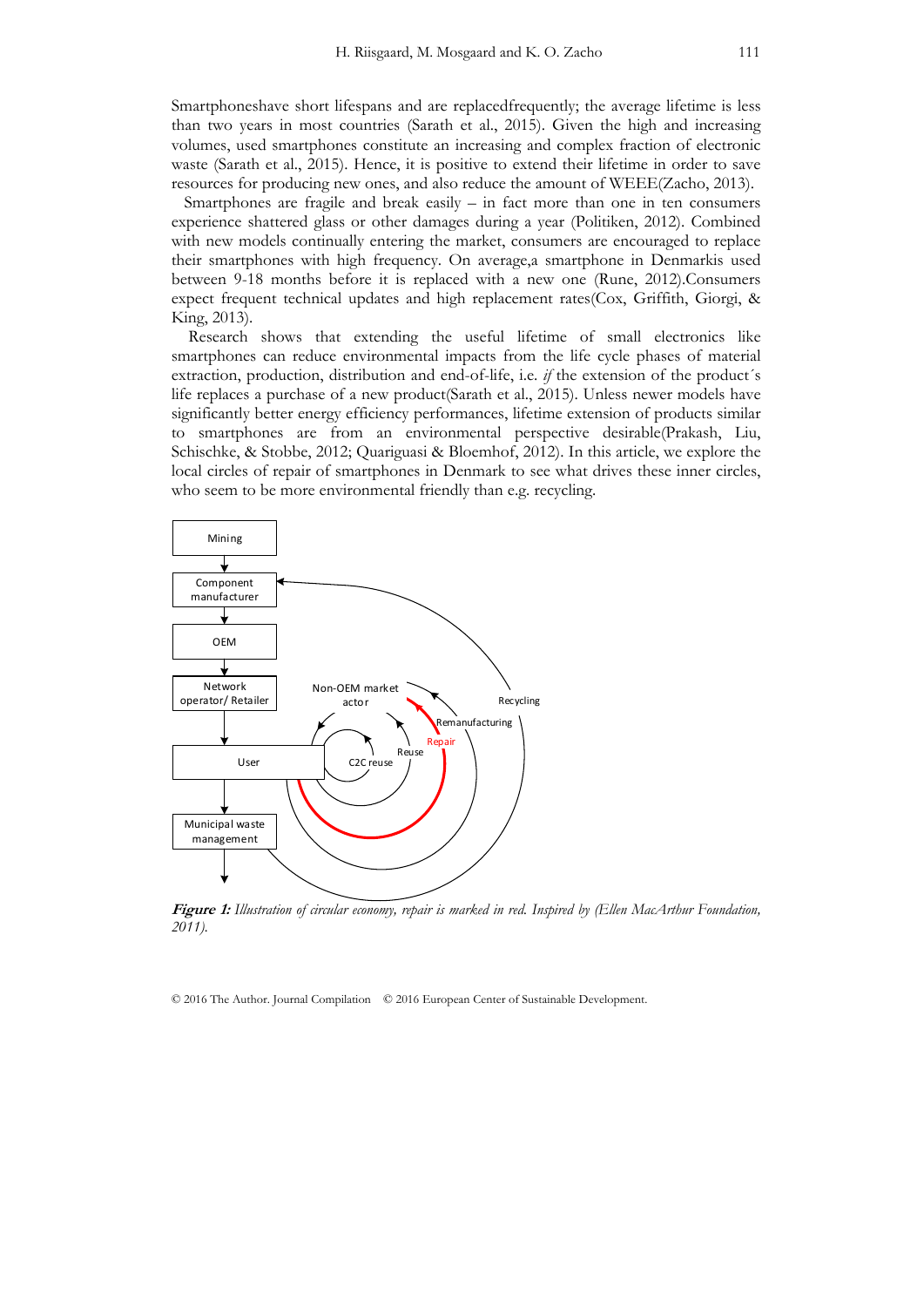The market actors who repair smartphones provide services related to smartphones, which may retain the smartphones longer in use thereby potentially improving the resource efficiency, but also support the local economy, which was one of the intentional ideas of a circular economy(Ghisellini et al., 2015; Stahel, 1997; Stahel, 1982).

This article presents acountry-wide study of the market for repaired smartphones in Denmark. The purpose of the study is two-fold:To analyse the current drivers and barriers for actors whorepair smartphones and to suggest how to facilitate this repair market. Thereby the study adds to the early understanding how the inner circles in acircular economy is developing in Denmark.

# **2. Methods**

The first step in the data collection is mapping the smartphone repair businesses in Denmark. The mapping is conducted as internet search using the words (in Danish) *"smartphone repair", "iPhone repair"*. The reason that identification of companies for smartphone repair was conducted on the internet through common search engines (google)was that this would be the obvious choice for consumers to encounter the smartphone repair market. The online search was continued until no new results appeared and 90 businesses were identified.

Following this, the companies´ websites and the Danish national Business Register (CVR) provided more information about the companies and this information was aggregated.The mapping provides an overview of the sector as of end of 2015. From this outset, characterization and categorization of the companies in the sector was made. They were categorized according to, business model (Business-to-business and businessto-consumer), size (number of employees), and their main service/products.

The third step in the data collection was a series of interviews with the company managers. The 90 identified business were contacted and 36 agreed to participate in telephoneinterviews. The 36 interviews each lasted on average 30 minutes each.

The interviews addressed the following themes

Background information of company (development in size the last three years, year of establishment, online vs. physical shop etc.)

- Why the company was established
- Offered services and products
- Changes in the offered services the last three years
- What they perceive to be their "niche" in the market
- Development within the repair market
- Repair with new vs. reused parts
- Drivers and barriers on the market
- Private vs. B2B costumers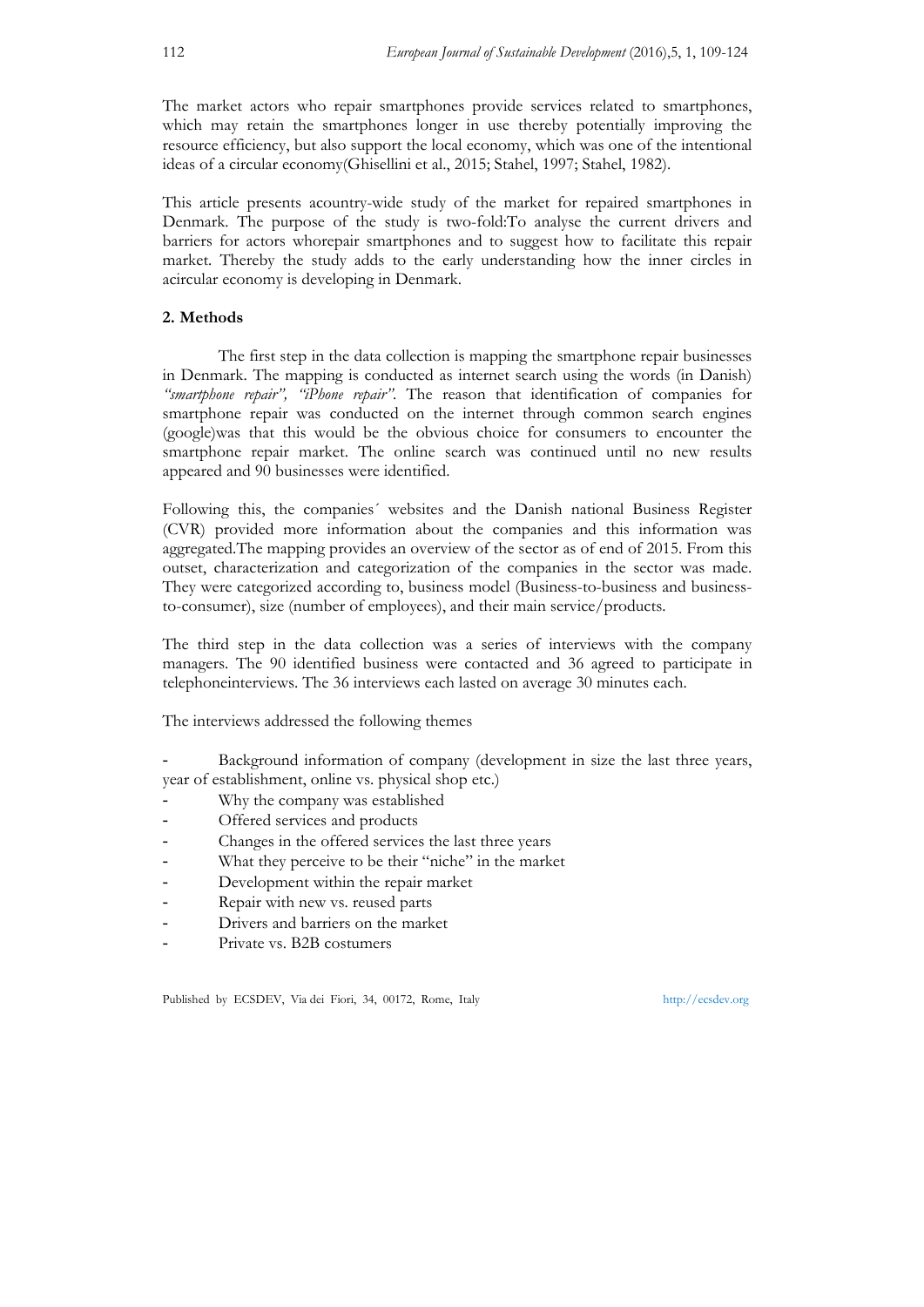#### Educational background

The interviews were recorded and notes transcribed into a table that was classified into different themes related to the aim of the study. After this, the notes were analysed by reading them through, identifying trends and coding according to these trends. This approach is suitable to identify patterns in the results (Denzin & Lincoln, 2005).

After identifying the drivers and barriers and developing the suggestions for facilitating the market, the suggestions was discussed with managers of two repair shops, in order to secure the validity of the findings.

There might be a build-in bias in who chooses to participate in interviews(Denzin & Lincoln, 2005). By including 36 out of 90 potential respondents we are however quite confident that the bias does not influence the conclusions significantly. We have checked for some biases, and the bigger the companies are the more willing they are to participate. A similar conclusion can be drawn in relation to the "age" of the companies, the longer they have been on the market the more willing they are to participate. We have, however, several new and also one-man companies included.

One limitation of studies based on interviews is the generalizability. In order to assess the possibility for generalization to other sectors or companies, it is important to compare with previous findings, thus increasing the possibilities for identifying relevant findings. Another limitation relates to generalizability beyond the specific, which is explored(Flyvbjerg, 2001). We have chosen the smartphone repair market as it is anextreme case that is chosen to obtain information on an unusual case which is especially good (Flyvbjerg, 2001). What makes this case especially good in a repair sense is that the smartphones are expensive and that the users are willing to invest in repair instead of buying a new phone. The results can therefore only be generalized directly into other similar products like Tablets, but might also inspire for discussions of the possibility for establishing repair market for other product groups.

# **3. Results**

In the following an introduction to the smartphone market is given, as it shows the market conditions that influences the repair business of smartphones. We show that the repair business is growing fast and analyze what drives this business.

#### **3.1 The smartphone repair market in Denmark**

New smartphones are primarily sold by retailers managed by network operators. Network operators subsidize smartphones through binding subscription periods for typically six, twelve or 24 months. The initial price of a new smartphone is high compared to other electronic devises, and the newest high-end models cost up to 1,000 €.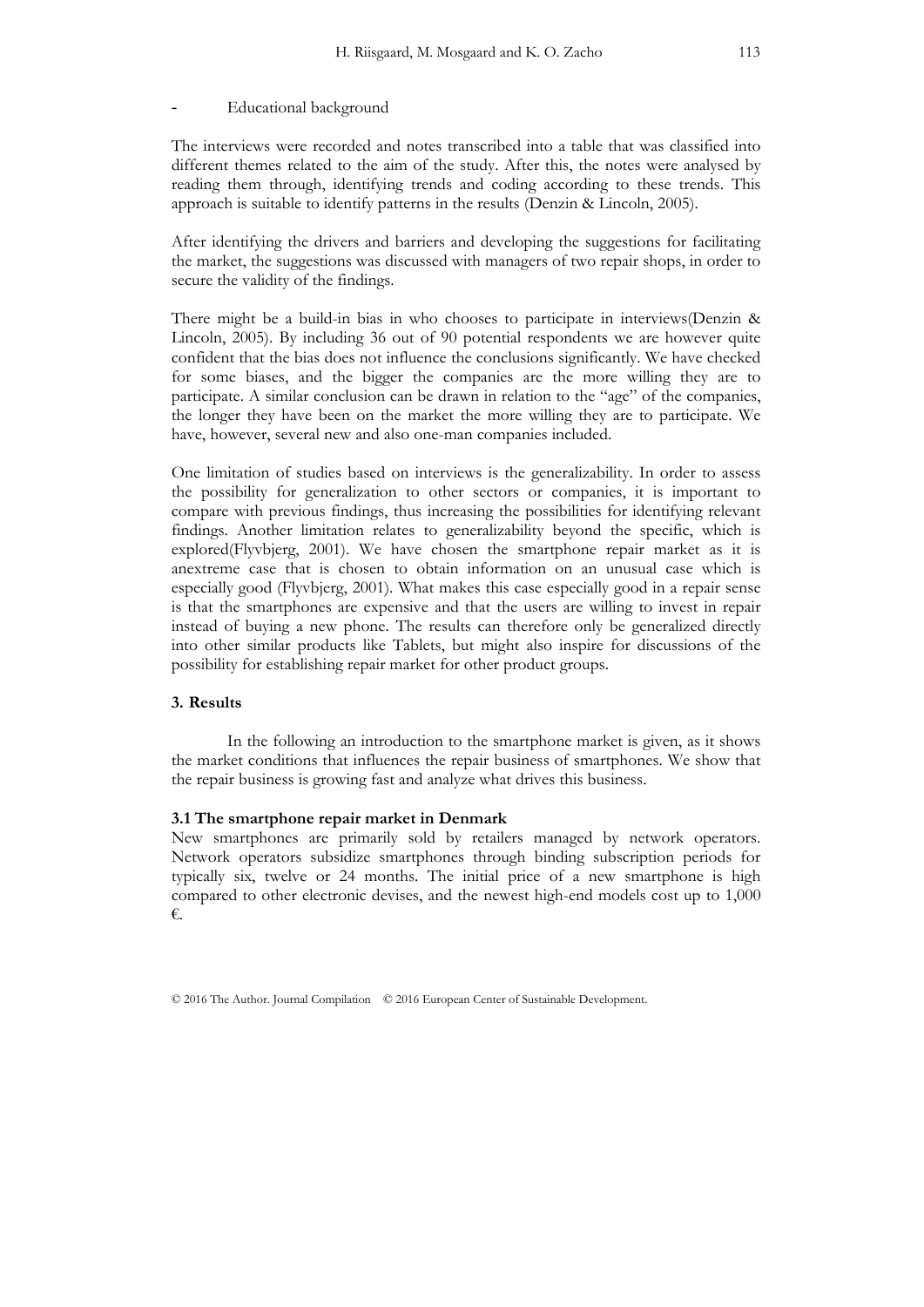When buying the phone with a subscription at a network operator, the price can be reduced and paid on credit as monthly subscription costs. This business model ensures high revenues for both the network operator and the smartphone producer, because it contributes to higher substitution frequency of phones as they are perceived to be affordable for more people. Unfortunately, this business model also leads to high resource consumption and environmental impacts (Boons & Lüdeke-Freund, 2013).

The conventional way to get a smartphone repaired is through the network operator shop or the retailer. By the time of purchase, a law-required, two-year warranty on the product is provided(Directive 1999/44/EC). This implies the right to repair, if the phone has defects, but it does not cover self-inflicted damages. Self-inflicted damages can be repaired through the retailer, but the retailers do not repair the telephone in the individual stores, and due to the transportation the repair often takes several days, sometimes weeks (Politiken, 2012).

# **3.1.2 Overview of local market actors in Denmark**

In 2010-2015a new type of companies emerged on the Danish market, namely companies making businesses on repair and selling used smartphones in Denmark. In total 90 companies with various degrees of engagement in smartphone reuse, repair and remanufacturingare identified in this study (excluding traditional retailers and network operators selling new smartphones).

The repair businesses constitute the largest share of companies in the sector; Of the 36 companies that participated in the interviews, 25 have smartphone repair as their key activity. The vast majority of the companies in the repair-category has emerged within the last four years, or has within the last four years expanded from other it-services to provide repair of smartphones additionally.



Figure 2, Number of smartphone repair companies in Denmark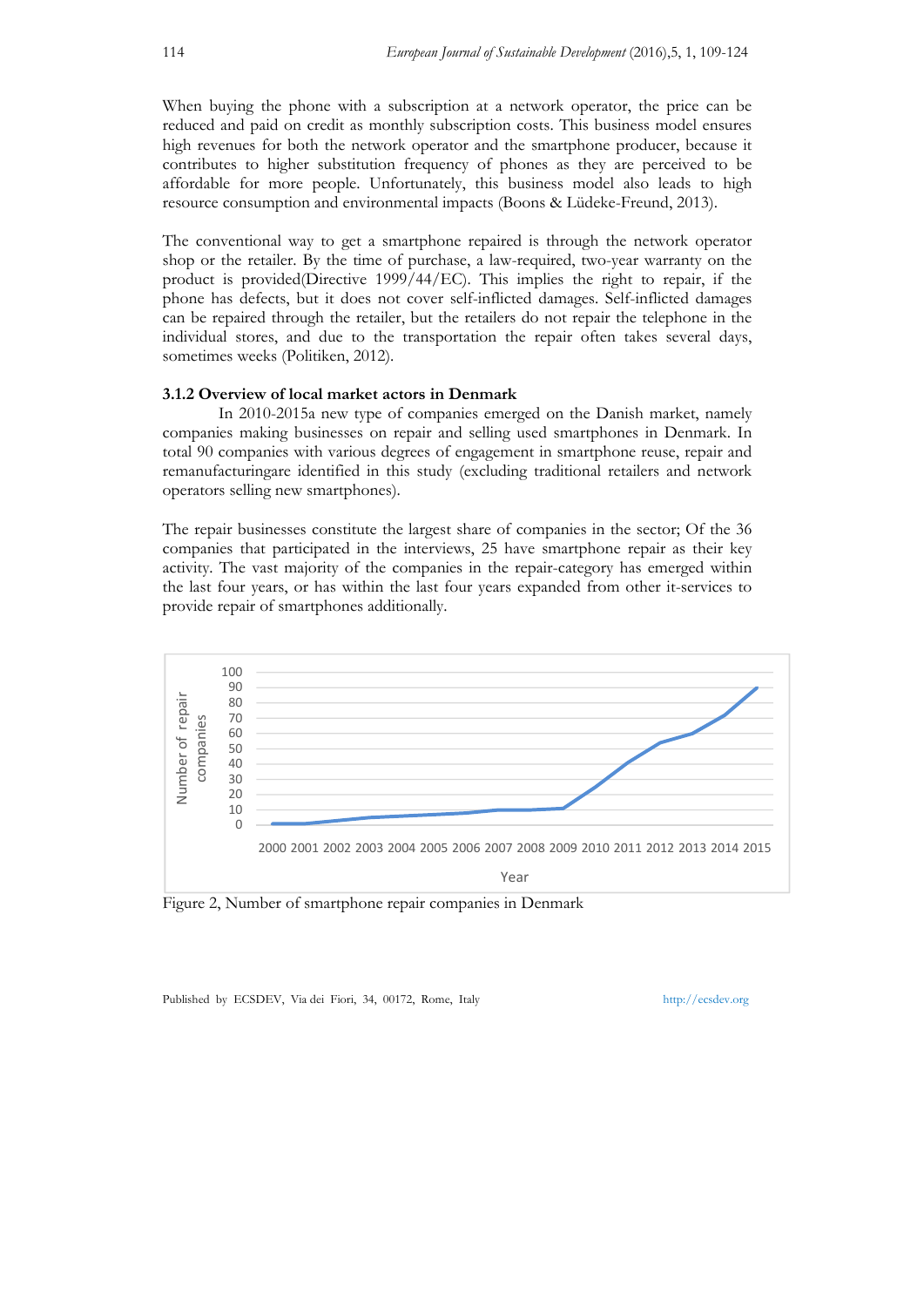As illustrated in figure 2, the number of smartphone repair companies have increased rapidly since 2009. 28 of the companies are registered as one-man businesses. Of the 36 who participated in the interviews,5 are one-man businesses and the rest have between 2 and 32 employees, with an average of 5 employees. Only 2 businesses have more than 10 employees. The one-man enterprises are primarily engaged in business to consumer (B2C) relations, and some only function on part-time basis. Besides two, all the larger repair shops all serve private consumers, but almost 50 % of them have on-going service contractswith companies, schools and municipalities as a part of their business model.

Do-it-yourself (DIY) repair shops were also found. However, only 3 companies were identified with a business based on supplying smartphone spare parts and providing guiding videos on how to substitute and repair broken components. This finding, however, might underestimate the volume of a repairbusiness niche as such businesses could have more international platforms without representation in Denmark.

# **3.2 Drivers and barriers for the emergence of local circular smartphone businesses**

By reading through the interview transcripts the main drivers and barriers for local circular actors in the repair sector is identified as: Economic incentives; traditional repair through retailers are slow and expensive; technical know-how among employees; consumer perceptions and practices and finally legal impediments for the repair. These are elaborated in the following. The main driver is demand, and the drivers falls under this category but is specified in the following.

# **3.2.1 Economic incentives**

Several of the interviewed in the repair shops ( mostly managers and floor-level employees) explain that repair of smartphones is a feasible business with many costumers. Some of them have switched from other services to repair of smartphones due to the demand. More than half of them explain that the number of phones they repair is still increasing. A few, however, say that the market have stagnated maybe due to the increasing number of repair shops. Only 12 of the companies are willing to tell how many smartphones they actually repair, and that is on average 5-10 a day pr. employee. That being said most of them also perform other services besides repair of smartphones.

High labour costs in Western Europe have generally made repair and remanufacturing unable to compete with cheap new products(Center for Reuse and Recycling, 2013). Nevertheless,smartphones repair has become a viable business due to the high prices of new products.The types of repair the companies offer differ slightly ranging from replacement of front (the most common defect) to major operations. Most repairs have warranty periods of up to two years equal to that of a new smartphones, this is due to EU legislation about consumer protection (European Union (EU), 2003).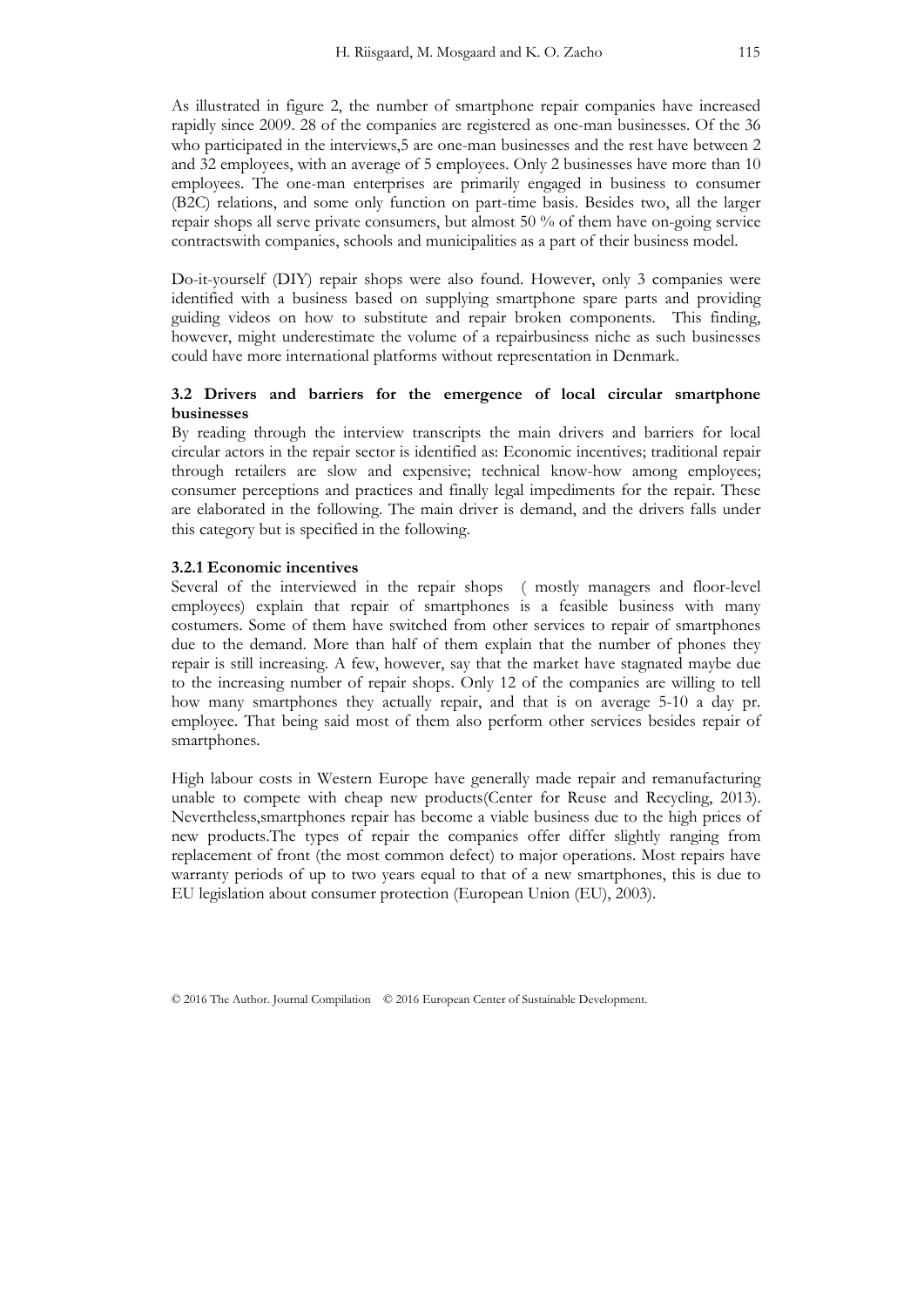#### **3.2.2 Local repair is cheap and fast**

The increased repair activities arerooted in the current price structures and service setups of network operators and retailers. Repair of a smartphone through the network operator/retailer is both time consuming (one to three weeks), expensive  $(200 - 320 \epsilon)$ and the retailer does not always lend the consumer a phone during the repair. The retailers and network operators thus seem to have done very little to optimize the repair service, and this is supported in the interviews where time is one of the main service factors of importance. Moreover, smartphones are fragile and break easily. According to the interviewees, exchanging a shattered front may not take more than half an hour, thus the hourly working pay is high considering the low cost of components (approximately13 Euros for a grade A front).The respondents explain that they differentiate themselves by being either trustworthy, cheap or having a very fast service.

One of the shops have expanded the concept with an emergency "ambulance service" where they have success with repairing smartphones and other equipment wherever the costumer prefers. This is obviously an expensive solution, but fast and flexible,which is of interest to some customers. This shows that service is also important, not just price.

Another driver for repair of smartphones, even if it is expensive, is that by repairing an existing smartphone the user additionally saves time on the needed customization of apps. The interviewees indicate that the personal assistance and the limited need for reconfiguring the smartphones are important for the choice of repair service.

## **3.2.3Technical knowledge is needed to repair the smartphone**

The materials, components, joining and fastening methodsin the phone affects the fragility of the phones and determines the ease with which they can be repaired and upgraded. The consequence is that the product is not in use for as long as the potential lifetime. This creates a potential for the specialised repair business, whopossess the technical knowledge and thereby have the possibility to expand the lifetime of the products. Most of the employees in the repair shops have a technical education either as engineers or as technicians, but they still explain that they are "self –taught" for the repair business, as the smartphones changes all the time. A minority of the employees have either no education or have only participated in more short-term courses on repairing electronics. Those not educated as technicians are however very interested in electronics and explain that they are self-taught.

Several of the respondents explained that smartphones demand special knowledge and tools to be repaired since components and constructions differ from brand to brand; they are also different from model to model of the same brand. To disassemble smartphones, different tools are required for different phones, even of the same brand.

# **3.2.4 Difficulties in getting spare parts**

More than half of the respondents say that a main barrier for their repairbusiness is getting the original spare parts. Only a few of them are certified by the OEM's to repair phones. Therefore, some of them do not use original parts for the repair, and they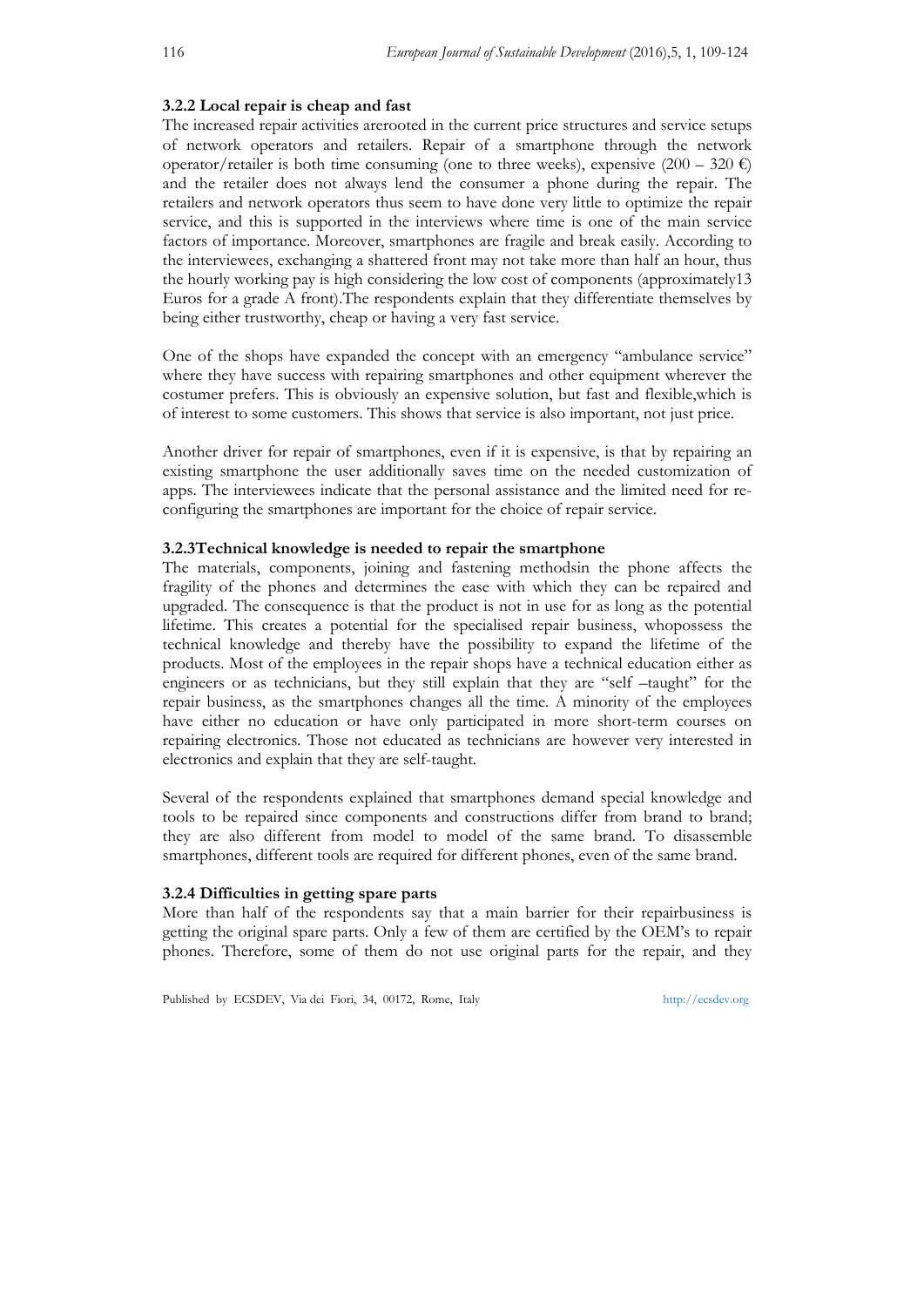explain that it has become more difficult to get spare parts recently due to restrictions in trade with China.In general, the repairshops would like to use original spare parts but sometimes it is not a possibility.

The consumers can, most often, not see the difference between an original and a nonoriginal spare part, but according to the respondents, it might influence the durability of the repair.

Another obstacle for the repair is that some smartphones are very difficult to repair (e.g. they are glued together).Several of the respondents mention the same brands as difficult to repair.

# **3.2.5Consumer perceptions and practices**

The respondents from the interviews explain the importance of having a physical shop where the smartphones are repaired, because this enhances consumer trust. When consumers send a broken phone to an internet-based company for repair, they may find it too risky. The risk perception is not only related to fear of losing the phone but also to the risk of exposing and losing personal data on the phone. In contrast to an internetbased business, a repairer with a physical shop can inspire confidence through personal contact with the customer. The repair-shops mostly experience this with private costumers. There are however also seven of the shops that are only online-based and they are very small with 1-2 employees.

Two online shops have it as their main service to provide information and comparisons of repair-shops for the costumers; thereby providing consumers a more transparent market. Their rating service is popular and that shows the importance of trust for the consumers.

#### **3.2.6 Legal impediments**

The difficulty with obtaining original components for repairing smartphones is a barrier for the repair companies. Nevertheless, only four of 36 companies reported using components from used phones, whereas the rest chose to use the lower quality grade A components. Only one company was identified as offering differentiated prices depending on which type of components they used for the repair. In their business model, consumers can choose repair with original, un-original/copied or used components, where the prices on the latter two are lower than the price on repair with original components. Moreover, the company only provides a three months warranty period for B2B customers and only on the repaired parts of the phone. This is not legal in trade with private consumers, but in B2B service contracts it is fully legal.

Even though it is both cheaper and more environmentally friendly, the reasons that so few companies chose to use used components for repair is related to regulatory aspects and uncertainty of the long term effects of such practice. According to the European consumer legislation(European Union (EU), 2003)repair companies are required to provide a warranty period equivalent to that of new products (two years). Hence, the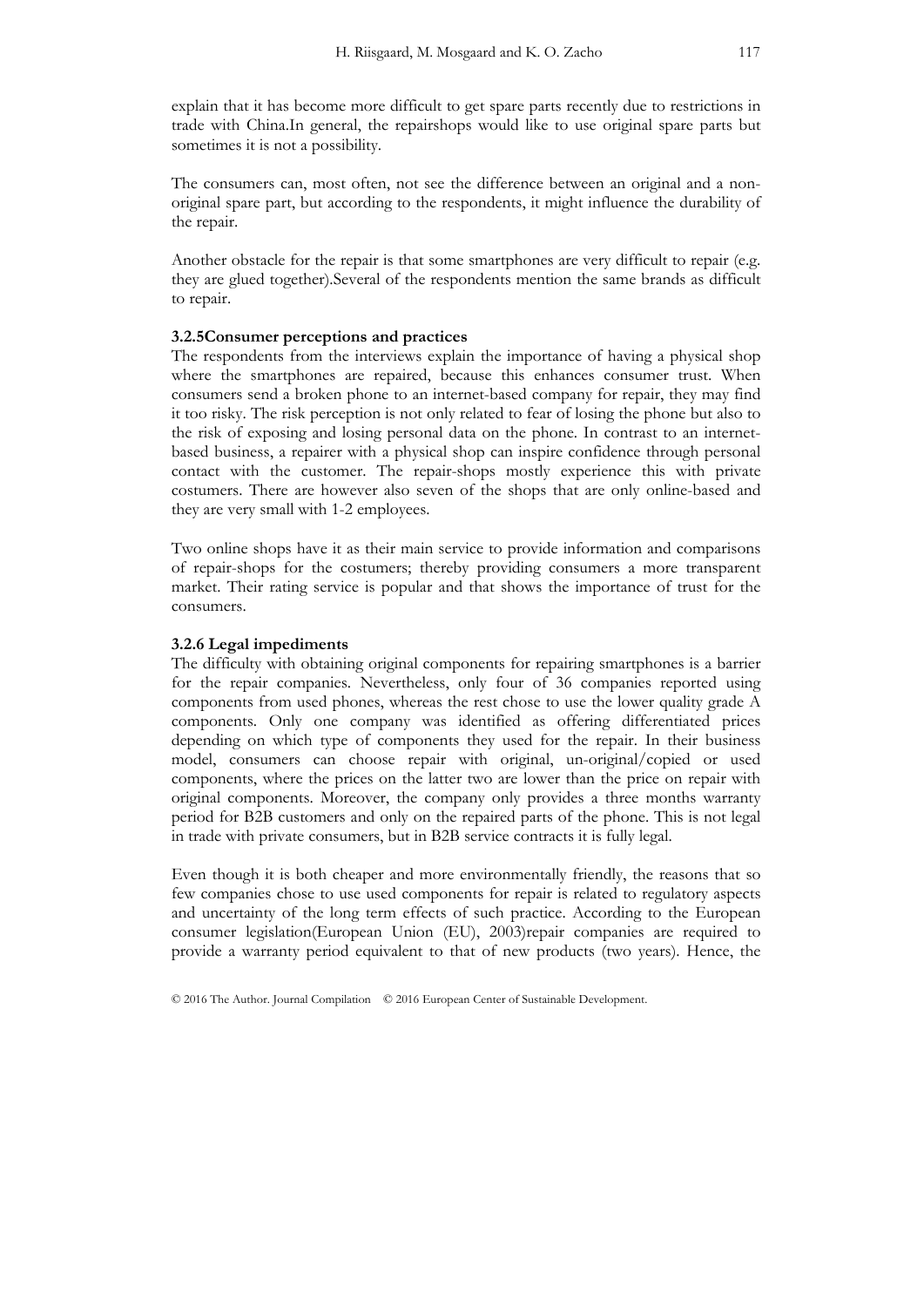companies cannot offer repair with the use of used parts and components to the customers for a lower price and shorter warranty periods. Use of used components for repair entails increased uncertainty for the companies because it is uncertain how the used components will affect the long term performance of the smartphone. For instance, one respondent explains that defects caused by moisture or blows may not occur instantly but cause failures later. This uncertainty combined with the two year warranty periods may quite possibly be what constrains the companies from using used components for repair.

# **Summary of results**

| In table 2 a summary of the results are provided. |  |  |
|---------------------------------------------------|--|--|
|---------------------------------------------------|--|--|

| <b>Drivers</b>                                         | Main arguments                                                                                                                                                                                    |
|--------------------------------------------------------|---------------------------------------------------------------------------------------------------------------------------------------------------------------------------------------------------|
| Economic incentives                                    | There is a market demand<br>The demands is coupled to an<br>expensive service                                                                                                                     |
| Local repair gives a better service                    | Local repair is cheaper than the<br>"official" alternative through the retailers<br>Local repair is fast<br>Local repair gives trust, as you meet<br>the person that you trust your smartphone to |
| Technical knowledge is needed for the repair           | (and get customized information).<br>The costumers cannot repair the<br>phone themselves<br>People with technical competences<br>have an advantage.                                               |
| <b>Barriers</b><br>Difficulties in getting spare parts | It is difficult to get original spare parts<br>Used spare parts are often not<br>available<br>Non-original spare parts can be of a<br>lower quality and is sometimes difficult to get.            |
| Legal impediments                                      | A legally determined long warranty<br>period makes it non-favourable to use used<br>parts for the repair.                                                                                         |

**Table 1,** barriers and drivers for locally repairing smartphones in Denmark

The main drivers are coupled to the market demand due to a better service provided by the local repair shops, whereas the main barriers relate to the supply of spare parts and the legal impediments on the market.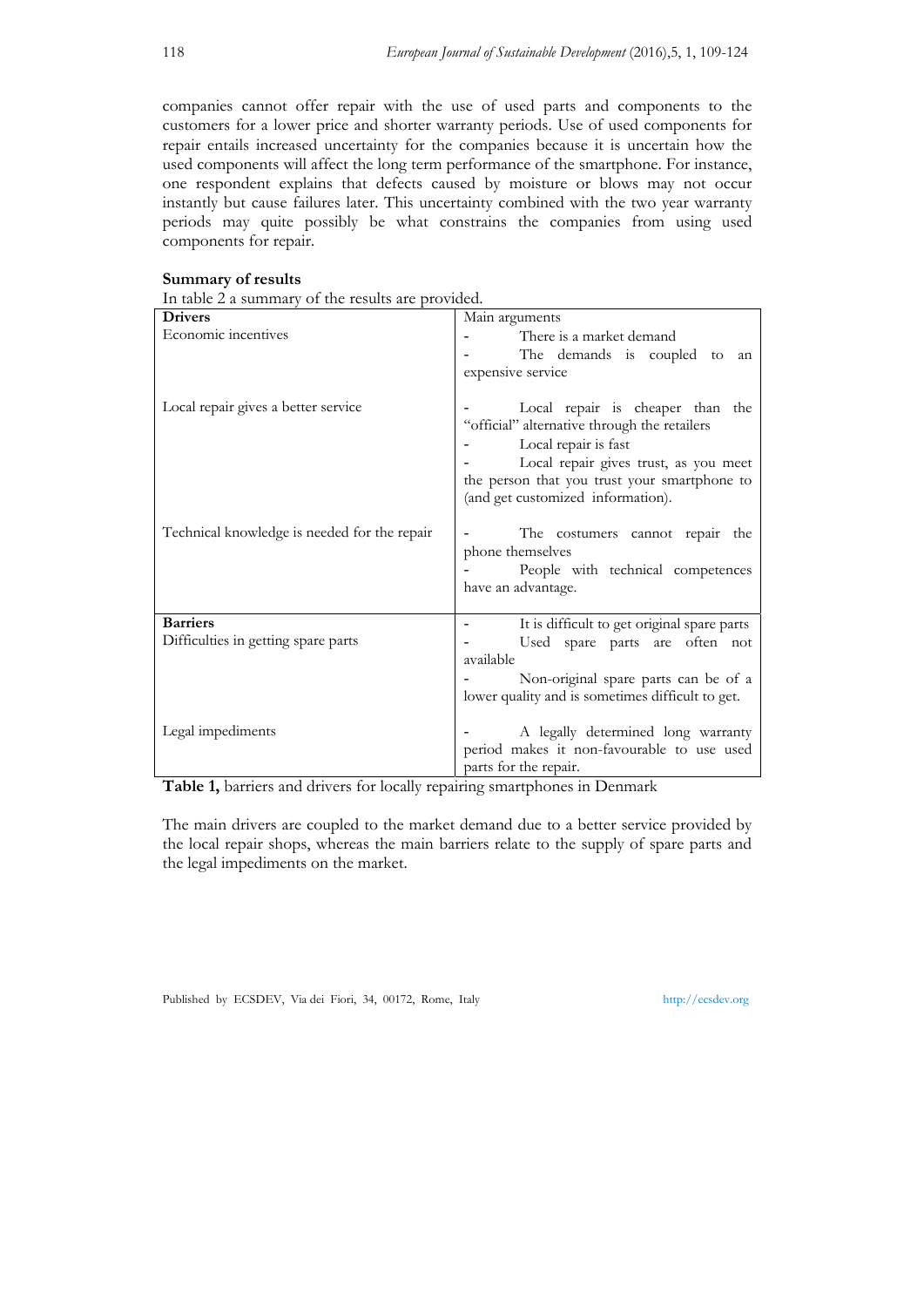#### **Discussion**

Though repair activities contribute to resource efficiency and a more sustainable consumption and production of smartphones, the smartphonerepair companies investigated in this study have not emerged as a response to a green agenda. The same can on the other handalso be said about businesses in the bigger (outer) circles of the circular economy such as recycling; the companies engage in recycling activities because of either a regulatory agenda or an economic agenda(Sarath et al., 2015). They have emerged because there were opportunities for capturing economic value and making viable business.Circular economy is a framework for understanding the circles not for shaping them.

One of the drivers identified was consumer trust and confidence, and the importance of personal contact. Another important issue is the trust between the costumer and these relative new repair-shops, where the consumers actively look on homepages to see previous ratings of the repairs being done.In order to purchase the repair service, trust is required. This issue has been addressed by the British Department of Business, Innovation and Skills, who in collaboration with industry partners has developed the PAS 141:2011 protocol for mobile phones(WRAP, 2012). This is an example of an initiative aimed at supporting the repair and reuse businesses. The PAS 141 is intended to ensure some degree of certainty that the phone has been properly tested and repaired and that it functions.

There may be un-utilized potential in using components from used smartphones. The use of used components for repair can reduce environmental impacts from production of components and waste, and reduce costs for spare parts. A Chinese study assessed waste mobile phone components, and the LCA and LCC results showed that the reusability is high, which means that reuse is better than simple material recovery, both from an environmental and cost-benefit view(Lu et al., 2014).

It is legal to use used components, but since it is not known how it will affect the long term quality of a repaired/remanufactured smartphones, the companies are reluctant to provide the law enforced two year warranty(European Union (EU), 2003).

One important element of a product-service system is that it "*delivers more value to the consumer than just the functionalities"*(Roy & Baxter, 2009). The repair shops have the potential to do that, and they already do it to some extent. Apart from repair, they offer services such as help and guidance on how to achieve maximum value of the smartphone. As one of the respondents describes in the interview:

"*We experience increased demand for a service related to the software. People find it difficult to use, and they experience difficulties with integrating the facilities (email, contacts, Facebook and other social media). Here, we provide a service where we assist customers in relation to the user-friendliness and useroptimization of their phone*".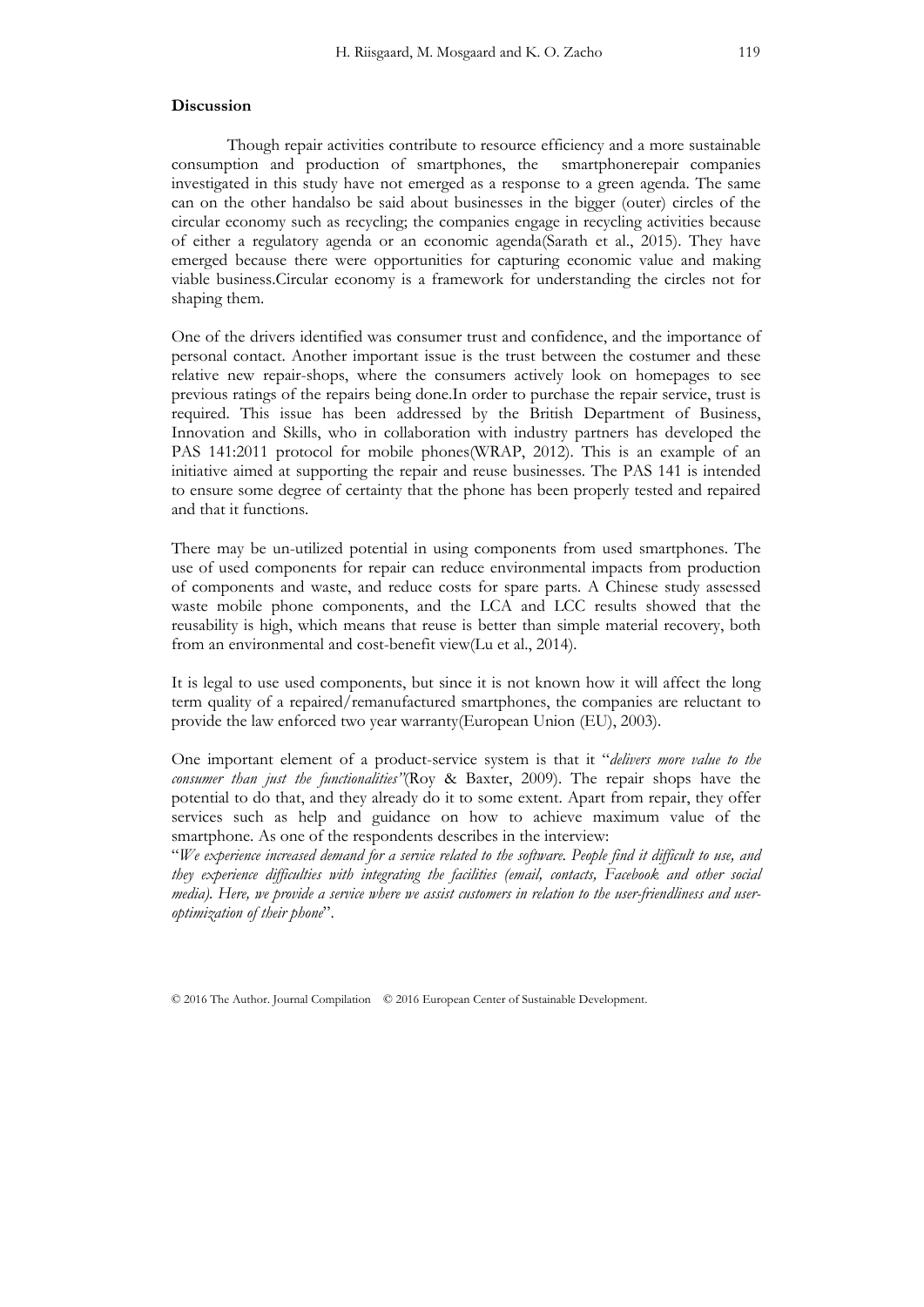The new repair shops have the opportunity to engage in a new kind of relationship with the users, where they, in addition to repair, provide services, which optimizes the consumers´ use of the phone, and thus the users´ experienced value of the product. The extended service may also contribute to lifetime extension of the smartphones, because user satisfaction with the product can be increased when the functionalities of the phone are organized in a way that meets the individual needs. This corresponds with Kang and Wimmer´s identified key factors for new product-service systems;*optimized use of the products, customized solutions for each user* and *emotional satisfaction*(M. Kang & Wimmer, 2008)*.* 

Businesses engaged in repair depend on demands from consumers, as the consumers are not only recipients of products, but also of services. More importantly, the consumers constitute distribution channels and are thus possible suppliers of old products and components for the repair andremanufacturing of new products.

Being a large consumer of smartphones, public authorities have the ability to significantly affect the market. Public authorities can also support transition towards a resource efficient economyas an on-going service relationship could contribute to lifetime extension of the smartphones. They have the power to affect the repair market by requiring the use of the PAS 141:2011 protocol in the contracts with tenders (repair companies). One of the milestones of the European Commission´s *Flagship for a resource efficient Europe* is development of incentives and tools for private and public consumers to choose the most resource efficient purchase (European Commission, 2011), and here the PAS 141:2011 protocol could be such a tool to support the implementation of green public procurement of resource efficient smartphones and services related to these.

## **Conclusions**

Circular economy often address the large, outer loops of waste and materials across sectors and domains. In this study, we analyze how the large, international circles addressing recycling of materials from smartphones are supplemented with local repair circles, and thereby look into one of the areas that have received less attention in circular economy discussion the later years (Ghisellini et al., 2015).

This study shows that circular businesses already exist at a local level. 90 Danish companies are making a business out of repairing smartphones,but theydid not emerge as a response to a sustainability agenda. Yet, they contribute to a more sustainable consumption of smartphones by indirectly reducing the environmental impacts from production of new smartphones and prevent waste generation. Retaining the circular business activities locally can influence local economy positively, which would not be the case when the large global players control the remanufacturing, as suggested by Ellen MacArthur foundation.

The fact that the smartphones have high purchasing costs make them feasible to repair and reuse and there is a market opportunity which the actors can explore. The main drivers for these businesses are demand and the economic potential. It is a market with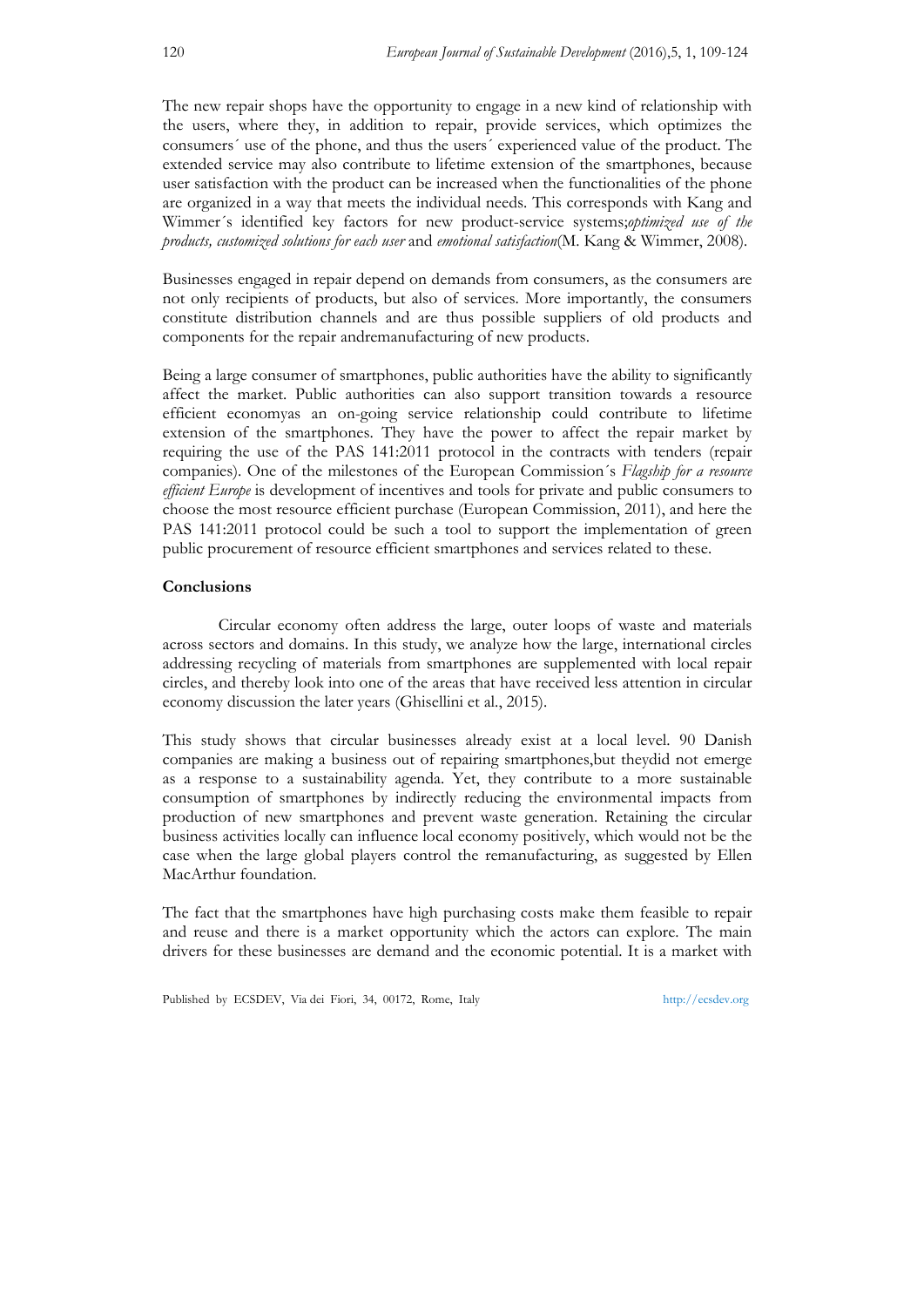many customers who are willing to pay for a local service. The traditional repair of smartphones through retailers are expensive and time consuming, and that the consumers do not like to hand over their personal information stored on the phone to someone that they have not met. The service of the local repair shops are on the other hand cheap, fast and physically present where the customer needs them. The repair shops also benefit from the fact that smartphone repair is often too complex to be managed by the individual consumer, and most of the employees in the repair shops have a technical education (engineer, technicians and similar).The main barriers are the legal barriers due to warranty periods but also the availability of spare part for the repair especially original parts.

The repair business of smartphones in Denmark differs from other types of electronic equipment due to the business models where the consumers have a binding subscription period when they purchase their phones. This means that they have an economic incentive for keeping (and repairing if necessary) the phone for as long as the subscription period run.

The possibilities for supporting a further development of a local repairmarket in Denmark relates to standards for testing the repaired phones. This makes it possible for both the customer and the repair shop to specify the quality of the repair service. It might be difficult to influence the market for spare parts, but the availability of original used parts might be relevant to support e.g. by strengthening the reverse logistics.

The semi- qualitative approach in this article does not allow for quantitative conclusions of the environmental benefits of a local circular economy of smartphones, but the sector is growing and the local repair of smartphones founds more than 200 jobs in Denmark alone.

Doing interviews with the employees (often the managers) in the repair shops have revealed insights into what drives their business and the obstacles they face, but also their strategies for meeting a demand on the market they operate in. These insights would not be revealed by e.g. a questionnaire or another quantitative method. Related to the aim of this study, namely to analyse the current drivers and barriers for actors that repair smartphones and to suggest how to facilitate this repair market, the method have been appropriate. It could however be supplemented with discussions of the suggestions with the market actors, which have only been done in two cases.

The inner circles of the circular economy such as reuse and repair will be very dependent on the behavior of the consumers and the market situation in the specific cases. This influences the possibilities for generalizing. There are, nonetheless, some findings in this article which might be applicable for other areas as well; the consumers are interested in local repair of their goods, especially if they can save time or money, and service is important in that regard. The possibilities for local repair shops are dependent on the availability of spare parts, and the OEM's willingness to sell the spare parts to noncertified repair shops.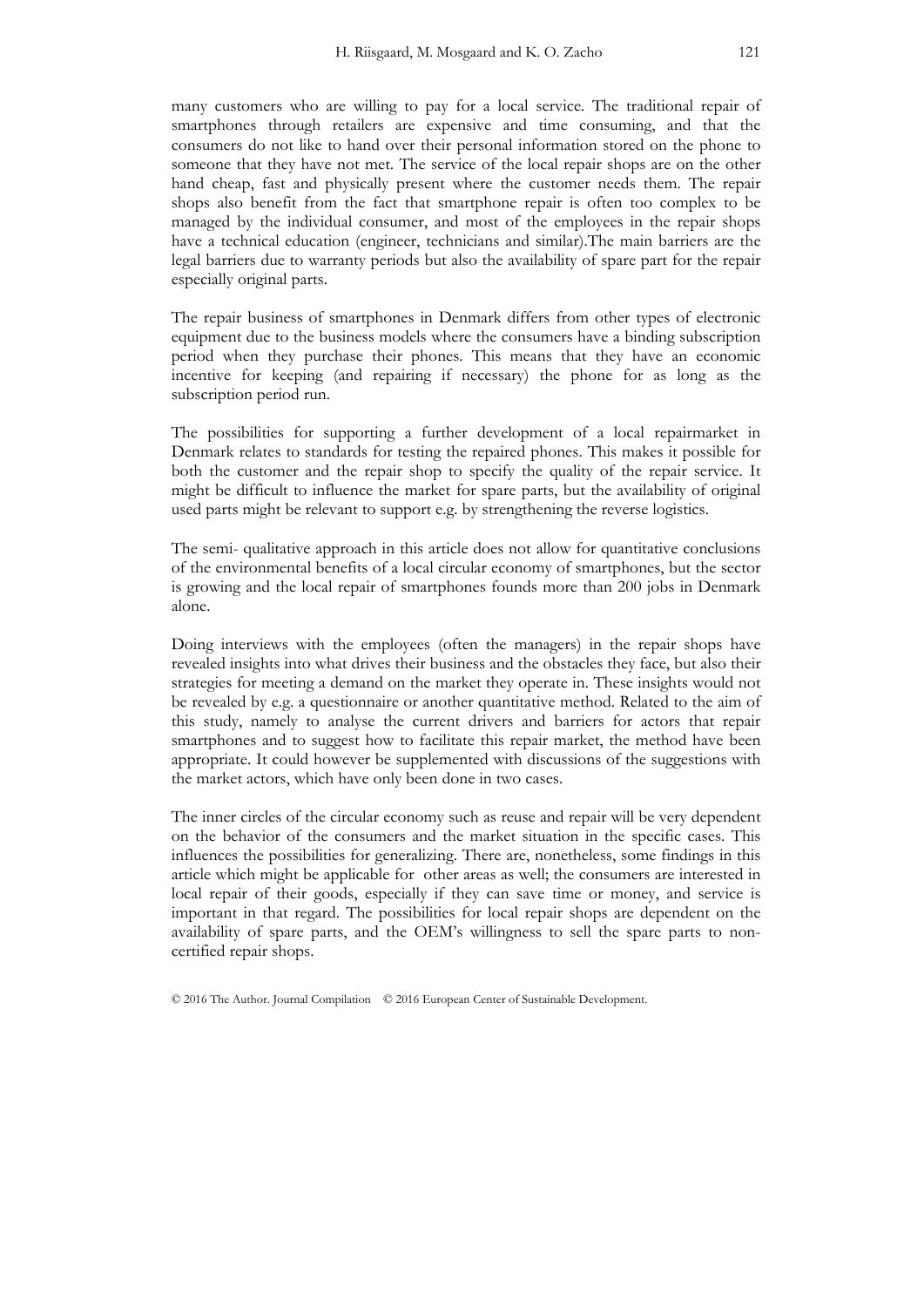Future research into the development of local circles within the circular economy is needed. Both to explore the environmental and economic potential, and to foster a development that follows the original thoughts of circular economy; namely to promote local cycles that lead to life extension of products and reduction in replacement rates of new products all over the world. It can be interesting to explore how the inner circles are developing within other product groups as well.

#### **Acknowledgement**

The researchers would like to thank The Danish Waste Association for financing the data collection and the initial data analysis.

# **References**

- Andersen, M. S. (2007). An introductory note on the environmental economics of the circular economy. *Sustainability Science, 2*(1), 133-140.
- Boons, F., & Lüdeke-Freund, F. (2013). Business models for sustainable innovation: State-of-theart and steps towards a research agenda. *Journal of Cleaner Production, 45*, 9-19.
- Center for Reuse and Recycling. (2013). CRR. Retrieved from www.remanufacturing.org.uk
- Cox, J., Griffith, S., Giorgi, S., & King, G. (2013). Consumer understanding of product lifetimes. *Resources, Conservation and Recycling, 79*, 21-29.
- Defra. (2007, An analysis of the spectrum of re-use. A component of the remanufacturing pilot, for defra, BREW programme. oakdene hollins ltd.
- Denzin, N. K., & Lincoln, Y. S. (2005). *The sage handbook of qualitative research*. London: Sage.
- Ellen MacArthur Foundation. (2011). Ellen MacArthur foundation rethink the future. Retrieved from http://www.ellenmacarthurfoundation.org/circular-economy
- EU Commission. (2008). Directive 2008/98/EC of the european parliament and of the council of 19 november 2008 on waste and repealing certain directives (waste framework directive).*LexUriServ.Do,*
- European Commission. (2011). *Meddelelse fra kommissionen til europa-parlamentet, rådet, og det europæiske økonomiske og sociale udvalg og regionsudvalget. Køreplan til et resourceeffektivt europa.* ().
- European Commission. (2015). Circular economy strategy- closing the loop an EU action plan for the circular economy. Retrieved from http://ec.europa.eu/environment/circulareconomy/index\_en.htm
- European Union (EU),. (2003). Directive 2002/96/EC of the european parliament and of the council of 27 january 2003 on waste electrical and electronic equipment (WEEE). *Official Journal of the European Union, 37*, 24.
- Flyvbjerg, B. (2001). *Making social science matter: Why social inquiry fails and how it can succeed again*. Cambridge: Cambridge university press.
- Ghisellini, P., Cialani, C., & Ulgiati, S. (2015). A review on circular economy: The expected transition to a balanced interplay of environmental and economic systems. *Journal of Cleaner Production,*
- Huang, K., Guo, J., & Xu, Z. (2009). Recycling of waste printed circuit boards: A review of current technologies and treatment status in china. *Journal of Hazardous Materials, 164*(2), 399-408.
- Kahhat, R., Kim, J., Xu, M., Allenby, B., Williams, E., & Zhang, P. (2008). Exploring e-waste management systems in the united states. *Resources, Conservation and Recycling, 52*(7), 955- 964.